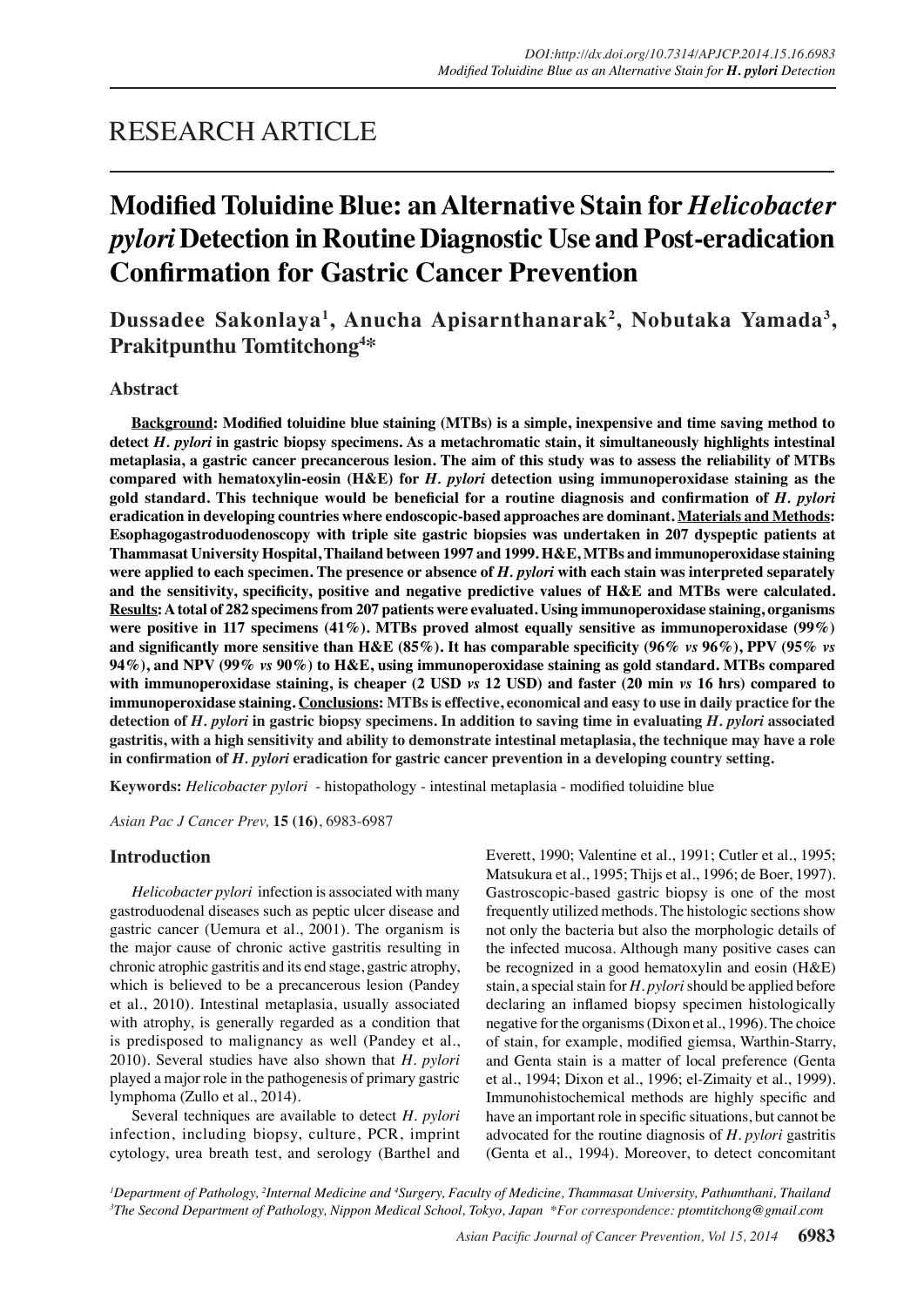#### *Dussadee Sakonlaya et al*

intestinal metaplasia, additional staining may be needed (Wright and Kelly, 2006).

Toluidine blue staining in *H. pylori* study was first reported in the literature by Slater in 1990 (Slater, 1990). Our group has optimized the staining technique and has routinely used the modified toluidine blue stain (MTBs) at Nippon Medical School, Japan and Thammasat University Hospital, Thailand since 1996 (Yali et al., 1998; Tomtitchong et al., 1999; Zhang et al., 2001; Zhang et al., 2005a; Zhang et al., 2005b). We found that MTBs is inexpensive; its staining procedure is simple and takes less time when compared to conventional stains such as Warthin-Starry or modified giemsa stain. In addition, with its metachromatic property, the stain can simultaneously demonstrate the acid mucin produced by the intestinal metaplastic cells, if present. Although there are some studies that used this method (Caselli et al., 1997; Dursun et al., 2004; Wright and Kelly, 2006), to our knowledge, there was no study to evaluate the usefulness and the accuracy of this technique. We performed the study to assess the reliability of MTBs compared to H&E stain for *H. pylori* detection in gastric biopsy specimens using the immunohistochemistry against *H. pylori* (immunoperoxidase stain, immunostain) as the gold standard. We proposed the use of this technique for routine diagnosis of *H. pylori* and for confirmation of post-therapy bacterial eradication. The latter may have a role in *H. pylori* screening and eradication strategy for gastric cancer prevention in Asian people (Ford et al., 2014), especially in a tropical developing country like Thailand (Wiwanitkit, 2010).

## **Materials and Methods**

Thammasat University hospital is a tertiary care center in Pathumthani, Central Thailand. In general, dyspeptic patients of our hospital were both seen by gastroenterologists (60%) and gastrointestinal surgeons (40%) depended on the referral system. Ten of surgeons have managed dyspeptic patients in our hospital but in this present study, to avoid misclassification bias during endoscopic classification, all dyspeptic patients presented to one surgical endoscopist (P.T.) during a 2-year period (1997-1999) for esophagogastroduodenoscopy were enrolled and consented to the study. The study was approved by Human Research Ethics Committee of Faculty of Medicine, Thammasat University. Data collected included age, sex, past medical history, past history of dyspepsia and medication, smoking and drinking habits, family history and endoscopic findings. At least three fixed points were biopsied at the antrum, corpus and incisura angularis. Specimens were fixed immediately in 10% buffered formalin solution prior to the staining process. Paraffin-embedded sections were cut and stained with hematoxylin and eosin (H&E) and (MTBs). The immunoperoxidase stain against *H. pylori* was applied retrospectively in all unstained sections taken from each set of biopsy specimens. All histologic sections were evaluated by one pathologist (D.S.) who was blinded to the clinical information.

#### *Modified toluidine blue staining (MTBs)*

For preparation of the MTBs, 50 mg of toluidine blue and 10 ml of 0.1M PBS (pH 6.0) were mixed with 90 ml of distilled water. Staining procedure, using the paraffin-embedded tissue, included deparaffinization, washing in distilled water, then incubated with the stain for 15 min, washing well in water, dehydration, clearing, and mounting.

#### *Immunohistochemical study*

Sections were cut and deparaffinized with xylene and 100% alcohol and treated with a hydrogenperoxidase-0.3% methanol solution for 30 min. The sections were pretreated with a protease solution (0.1% protease in 0.01 M phosphated-buffered solution (PBS) for 10 min. After cleaning with PBS three times, the sections were incubated with primary antibody against *H. pylori* (polyclonal rabbit anti-Hp, DAKO, California, USA) in a 1:100 solution at 18°C, overnight. The sections were washed three times with PBS and incubated with 1-2 drops of peroxidaseconjugated swine anti-rabbit for 40 min. After washing with PBS three times, the sections were incubated with 3,3-diaminobenzidine tetrahydrochloride (DAB) at room temperature until a dark brown reaction product was obtained, usually after 5-10 min. Counterstaining was performed with hematoxylin.

#### *Evaluation of the stainings*

The H&E, MTBs and immunoperoxidase stainings of each case were separately evaluated for the presence or absence of *Helicobacter*-like organisms at high power magnification (x400). All specimens were examined blindly without knowledge of the identity of the subjects, their clinical data or other stain results.

#### *Evaluation of intestinal metaplasia*

In each case, intestinal metaplasia judged to be positive or negative by presenting of intestinal-type epithelium, including goblet cells, absorptive cells and/or Paneth cells on H&E and MTBs-stained slides, respectively.

#### *Statistical analysis*

Sensitivity, specificity, positive predictive value (PPV) and negative predictive value (NPV) of MTBs and H&E stain for detection of *H. pylori*, using the immunoperoxidase stain as the gold standard, were calculated.

#### **Results**

#### *Patient characteristics*

A total of 207 patients were enrolled to the study. Their mean age was 46±17.5 years (range: 16-85). This involved 116 males (56%) and 91 females (44%). Peptic ulcer disease was diagnosed in 81 of the 207 patients (39.1%). There were 43 patients (20.8%) with duodenal ulcer, 30 patients (14.5%) with gastric ulcer and 8 patients (3.9%) with gastroduodenal ulcers. Gastritis was diagnosed in 42 patients (20.3%). In another 61 patients (29.5%), the diagnosis was non-ulcer dyspepsia. The remaining patients were diagnosed as duodenitis (n=6, 2.9%), erosive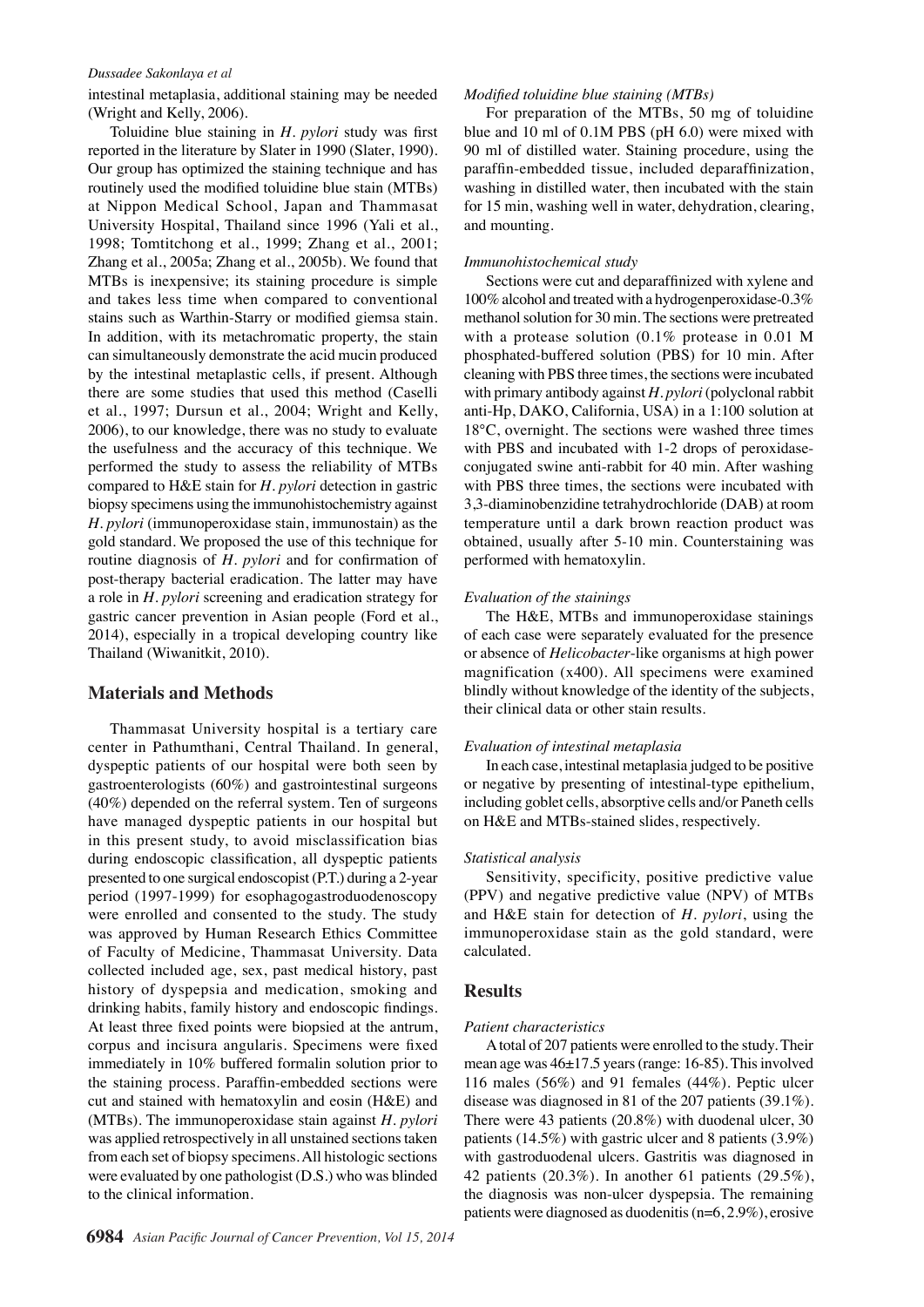gastroduodenitis (n=1, 0.5%), gastric erosion (n=6, 2.9%), hypertensive gastropathy (n=1, 0.5%), gastroesophageal reflux disease (n=5, 2.4%) and gastric carcinoma (n=4, 1.9%). The total number of endoscopic biopsies in these 207 patients was 282.

#### *The stains*

Although visible, *H. pylori* are relatively difficult to detect with H&E stain. In contrast, they are easily detected in the MTBs and the immunoperoxidase-stained sections. For economical evaluation, the immunostaining process takes 16 hours and costs 12 USD for each staining. Meanwhile, the whole MTBs staining process will take 20 minutes and the cost of MTBs is 2 USD each.

By MTBs staining, the organisms are dark blue against a variable blue background. They are typically  $0.5 \mu m$ wide,  $1-3 \mu$ m long, curved spiral-rod in shape confined to the mucus layer, closely adherent to the mucosal surface, and/or within the gastric pits (Figure 1). In addition, the MTBs can simultaneously demonstrate neutrophilic infiltration in the glands and stroma. The nuclear lobes of the neutrophils stand out against their clear unstained cytoplasm.

*H. pylori* were identified on immunoperoxidasestained slides in 117 of 282 biopsy specimens (41%). The organisms stain brown and are located at the same sites as in MTBs-stained sections. In addition, they are found in the cytoplasm of neutrophils, focally.

Intestinal metaplasia was identified by H&E and MTBs in 37 specimens (13%). On MTBs-stained slides, the metaplastic cells stain magenta contrasting with the blue background (Figure 2). Although no additional foci of intestinal metaplasia were seen by MTBs stain, the detection of small areas of incomplete metaplasia with scattered goblet cells was much easier.

#### *Diagnostic test results*

The diagnostic accuracy of each stain was shown in

## **Table 1. Sensitivity, Specificity, Positive and Negative Predictive value of H&E and MTBs for Detection of**  *H. pylori* **Compared with Immunoperoxidase Stain, as the Gold Standard**

| Staining methods Sensitivity (%) Specificity (%) PPV (%) NPV (%) |    |    |    |    |
|------------------------------------------------------------------|----|----|----|----|
| H&E                                                              | 85 | 96 | 94 | 90 |
| <b>MTBs</b>                                                      | 99 | 96 | 95 | 99 |

\*H&E=hematoxylin and eosin stain; MTBs=modified toluidine blue stain; PPV=positive predictive value; NPV=negative predictive value



**Figure 1.** *H. pylori* **are typically Curved Spiral-Rod in Shape, Confined to the Mucus Layer, Closely Adherent to the Mucosal Surface and within the Gastric Pits.**  (MTBs, original magnification x400)



**Figure 2. The Metaplastic Cells Stain Magenta, in Contrast to the Blue Background Indicated Intestinal Metaplasia.** (MTBs, original magnification x400)

Table 1. MTBs was almost equally sensitive in detecting *H. pylori* as the immunostain. H&E was less sensitive (85%) than MTB (99%) using immunostain as gold standard. MTBs also had higher negative predictive value (99%) in determining *H. pylori* infection than H&E (90%). The specificity and positive predictive value of H&E were 96% and 94%; MTBs, 96% and 95%, respectively.

Specimens, which were interpreted differently on different stains, were carefully reviewed to determine the nature of the discrepancies. There were 8 positive H&E stains with negative immunoperoxidase stain. Six of these cases were positive for MTBs staining. On second evaluation, two cases with negative MTBs stains were considered to be false positive H&E stains due to mucus debris that was erroneously interpreted as *H. pylori*.

#### **Discussion**

It should be noted that the importance of detecting *H. pylori* has crossed over from the research laboratory to clinical practice. The need to eradicate *H. pylori* as part of the management of peptic ulcer disease and gastric cancer prevention is increasingly recognized by clinicians. Meanwhile a new and effective treatment regimen for *H. pylori* is becoming available, confirmation of eradication is crucial and is best obtained by the histopathologic examination of post-treatment biopsy specimens (Genta et al., 1994).

Toluidine blue staining in *H. pylori* study was firstly reported in the literature from 1990. Our group from Japan and Thailand had optimized the staining technique and used it routinely since 1996. We found that it was a very easy, fast and cheap for *H. pylori* identification comparing with other standard techniques. We firstly reported the use of it in the literature from the year 1998 (Yali et al., 1998). Nevertheless, one may question the usefulness and the accuracy of this technique.

In a clinical setting of tropical developing country in Thailand where availability of Urea Breath Test (UBT) is still very limited and endoscopic-based diagnosis is widely used, we present our data of MTBs in comparison with immunostain as standard. This confirms that our technique could be used as an alternative technique for definitive diagnosis of *H. pylori* with a very high economic benefit. The sensitivity of the MTBs in detecting *H. pylori* is almost similar to that of the immunostain, which is currently used as a gold standard in a recent publication (Yu et al., 2014). Moreover, its negative predictive value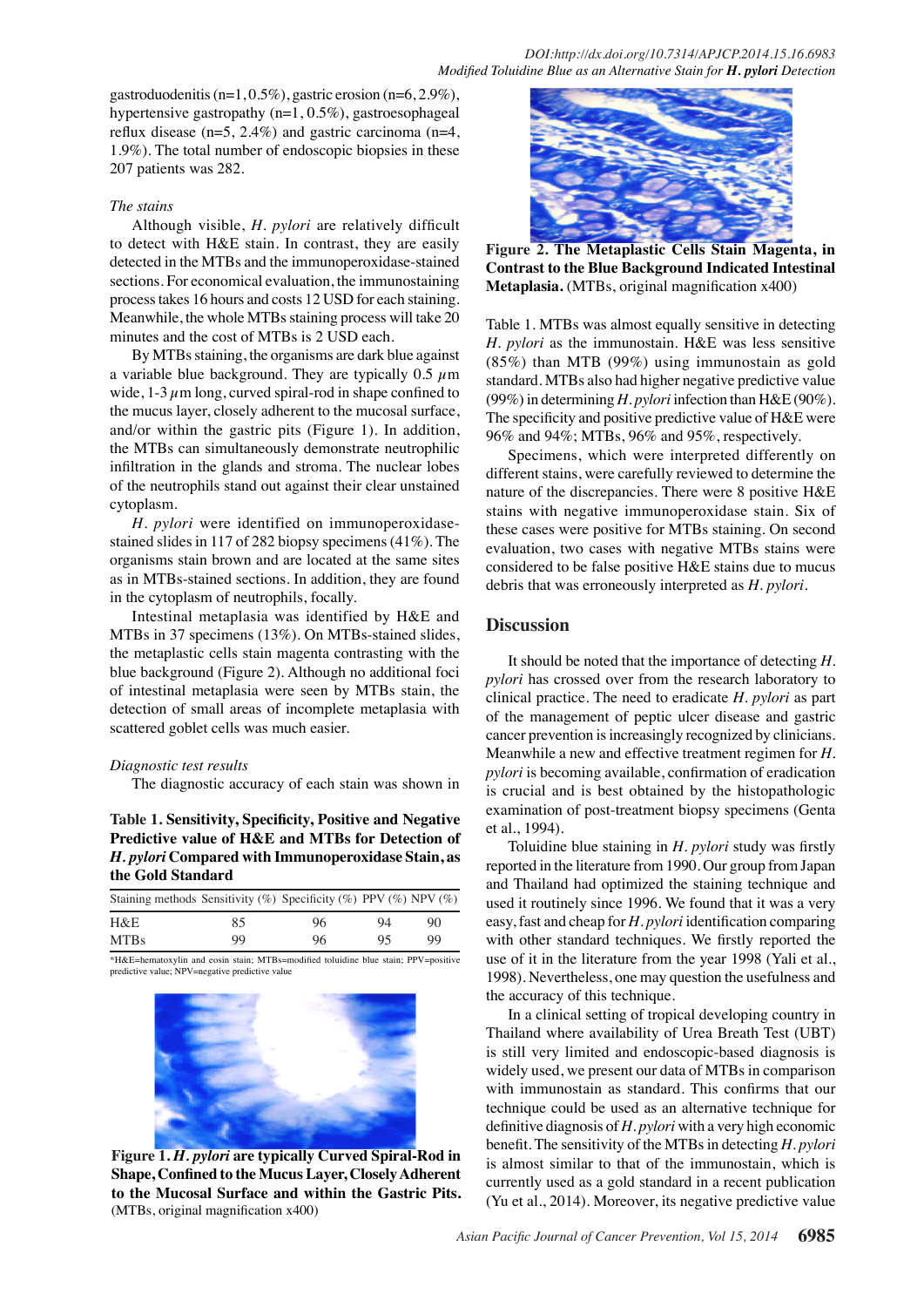#### *Dussadee Sakonlaya et al*

of 99% indicates that it is the reliable method to exclude *H. pylori* infection, if negative. The limitation of this study is the sensitivity and specificity of MTBs may vary among different observers depending on the experience of pathologists in identifying the organisms.

MTBs enhances the visualization of bacteria, particularly in a specimen with low density of *H. pylori*, including the post-eradication cases, in small-sized biopsies containing few glands, and in case of abundant mucus debris on the surface or pits. The stain also highlights the neutrophilic infiltration which is highly associated with *H. pylori* infection. Furthermore, the cost of the reagents is much lower than that of Warthin-Starry and immunoperoxidase stains. The staining process is also simpler and the time needed for testing is reduced (within 20 minutes). We propose the use of MTBs technique as a cost-effectiveness tool for *H. pylori* diagnosis and underlying the use in a follow-up period after bacterial eradication in gastric cancer prevention strategy for Asian people (Ford et al., 2014), especially for a clinical setting in developing country (Wiwanitkit, 2010).

There are two possible explanations for the discrepancies between MTBs and immunoperoxidase stain: the patchy distribution of *H. pylori* in gastric samples and/or focal loss of the organisms during the staining process. Therefore, to avoid such false negative results, adequate specimens are necessary. For adequacy, specimens from antrum together with corpus and incisura angularis are recommended. Corpus biopsies are particularly valuable for yielding positive results after treatment, especially where proton pump inhibitors have been used. Under these circumstances, organisms may become rare or disappear from the antrum but remain in the oxyntic mucosa. However, maximal degrees of atrophy and intestinal metaplasia are consistently found in the region of the incisura angularis, which is also the site most likely to reveal premalignant dysplasia (Dixon et al., 1996).

Many laboratories routinely employ an Alcian blue (pH 2.5)/periodic acid Schiff stain on gastric specimens to demonstrate intestinal metaplasia (Dixon et al., 1996). Acid mucin in metaplastic cells stains blue or purple of the Alcian blue, in contrast to the Schiff-positive neutral mucin presented in the surface and foveolar epithelium and the mucus glands of the non-metaplastic gastric mucosa. In light of the knowledge that acid mucin can be demonstrated by the metachromatic stains (Cook, 1996), MTBs with its metachromatic property, can be applied for effective demonstration of intestinal metaplasia. Using the stain allows simultaneous evaluation of *H. pylori* infection status, gastritis activity and intestinal metaplasia on a single slide. Although MTBs does not enhance the sensitivity for detection of intestinal metaplasia, it is easily recognizable and provides a more precise assessment of the extension.

In conclusion, MTBs is effective, economical and easy to use in daily practice for detection of *H. pylori* on gastric biopsy specimens in addition to routine histologic sections. With its high sensitivity to the organisms and the ability to demonstrate intestinal metaplasia and to highlight the neutrophilic infiltration, it lessens the time necessary to

evaluate *H. pylori*-associated gastritis. MTBs may be beneficial for confirmation of bacterial eradication for gastric cancer prevention in developing country.

#### **Acknowledgements**

The authors would like to thank Dr. Pachongjit Suwanprakorn, from Faculty of Medicine, Thammasat University for encouragement and financial support. The authors are also indebted to Prof. Masaru Miki from Nippon Medical School, Tokyo for his valuable support for our training in Japan. The authors are indebted to Prof. David Y. Graham from Michael E. DeBakey Veterans Affairs Medical Center, Houston, Texas, USA for his valuable comment. This work was partially supported by the National Research University Project of Thailand Office of Higher Education Commission.

Part of this work was presented at XXV Congress of the International Academy of Pathology 2004 in Brisbane, Queensland, Australia and the abstract of this work is published in Pathology International, 2004, Vol. 54 (Supple.2), page A82-A83. The reason for the delay in publishing the full text is that difficulties were encountered in compiling the collaborative work of the various investigators, due to the retirement and/or relocation of some of them.

### **References**

- Barthel JS, Everett ED (1990). Diagnosis of *Campylobacter pylori* infections: the "gold standard" and the alternatives. *Rev Infect Dis*, **12**, 107-14.
- Caselli M, Trevisani L, Tursi A, et al (1997). Short-term lowdose triple therapy with azithromycin, metronidazole and lansoprazole appears highly effective for the eradication of *Helicobacter pylori* . *Eur J Gastroenterol Hepatol*, **9**, 45-8.
- Cook HC (1996). Carbohydrate. In "Theory and Practice of Histological Techniques", Eds Bancroft JD and Stevens A. Churchill Livingstone, New York pp 173-211.
- Cutler AF, Havstad S, Ma CK, et al (1995). Accuracy of invasive and noninvasive tests to diagnose *Helicobacter pylori*  infection. *Gastroenterology*, **109**, 136-41.
- de Boer WA (1997). Diagnosis of *Helicobacter pylori* infection. Review of diagnostic techniques and recommendations for their use in different clinical settings. *Scand J Gastroenterol*, **223**, 35-42.
- Dixon MF, Genta RM, Yardley JH, et al (1996). Classification and grading of gastritis. The updated Sydney System. International Workshop on the Histopathology of Gastritis, Houston 1994. *Am J Surg Pathol*, **20**, 1161-81.
- Dursun M, Yilmaz S, Yukselen V, et al (2004). Evaluation of optimal gastric mucosal biopsy site and number for identification of *Helicobacter pylori* , gastric atrophy and intestinal metaplasia. *Hepatogastroenterology*, **51**, 1732-5.
- el-Zimaity HM, Wu J, Graham DY (1999). Modified Genta triple stain for identifying *Helicobacter pylori*. *J Clin Pathol*, **52**, 693-4.
- Ford AC, Forman D, Hunt RH, et al (2014). *Helicobacter pylori*  eradication therapy to prevent gastric cancer in healthy asymptomatic infected individuals: systematic review and meta-analysis of randomised controlled trials. *BMJ*, **348**, 3174.
- Genta RM, Robason GO, Graham DY (1994). Simultaneous visualization of *Helicobacter pylori* and gastric morphology: